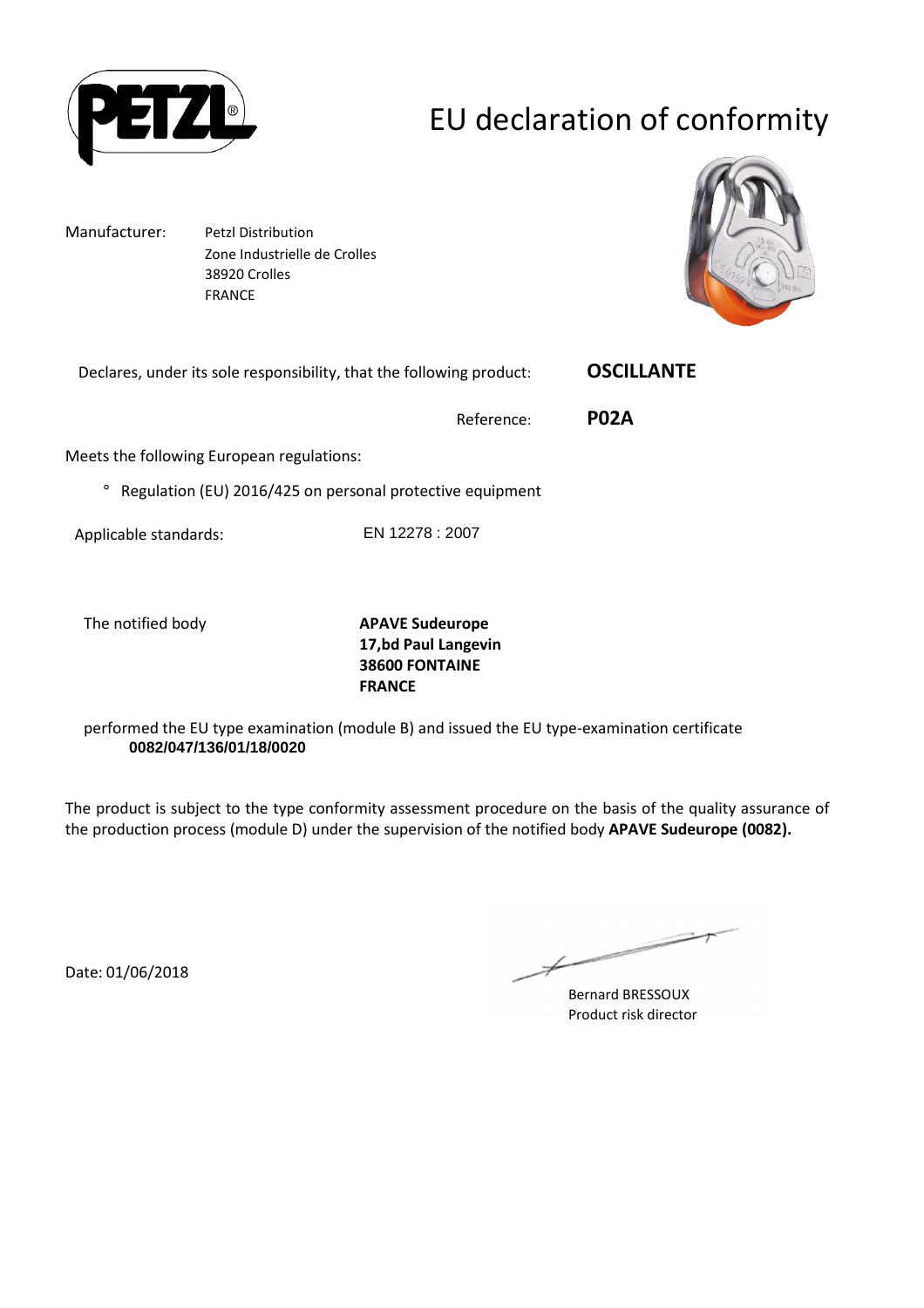

## Déclaration UE de conformité

Le fabricant: Petzl Distribution Zone Industrielle de Crolles 38920 Crolles FRANCE



Déclare sous sa seule responsabilité que le produit suivant: **OSCILLANTE** 

Référence: **P02A**

Est conforme aux réglementations européennes suivantes:

° Règlement (UE) 2016/425 relatif aux équipements de protection individuelle.

Normes appliquées: EN 12278 : 2007

L'organisme notifié **APAVE Sudeurope**

**17,bd Paul Langevin 38600 FONTAINE FRANCE**

a effectué l'examen UE de type (module B) et a établi l'attestation d'examen UE de type **0082/047/136/01/18/0020**

Le produit est soumis à la procédure d'évaluation de la conformité au type sur la base de l'assurance de la qualité du mode de production (module D) sous la surveillance de l'organisme notifié **APAVE Sudeurope (0082).**

Date: 01/06/2018

Bernard BRESSOUX Directeur risque produit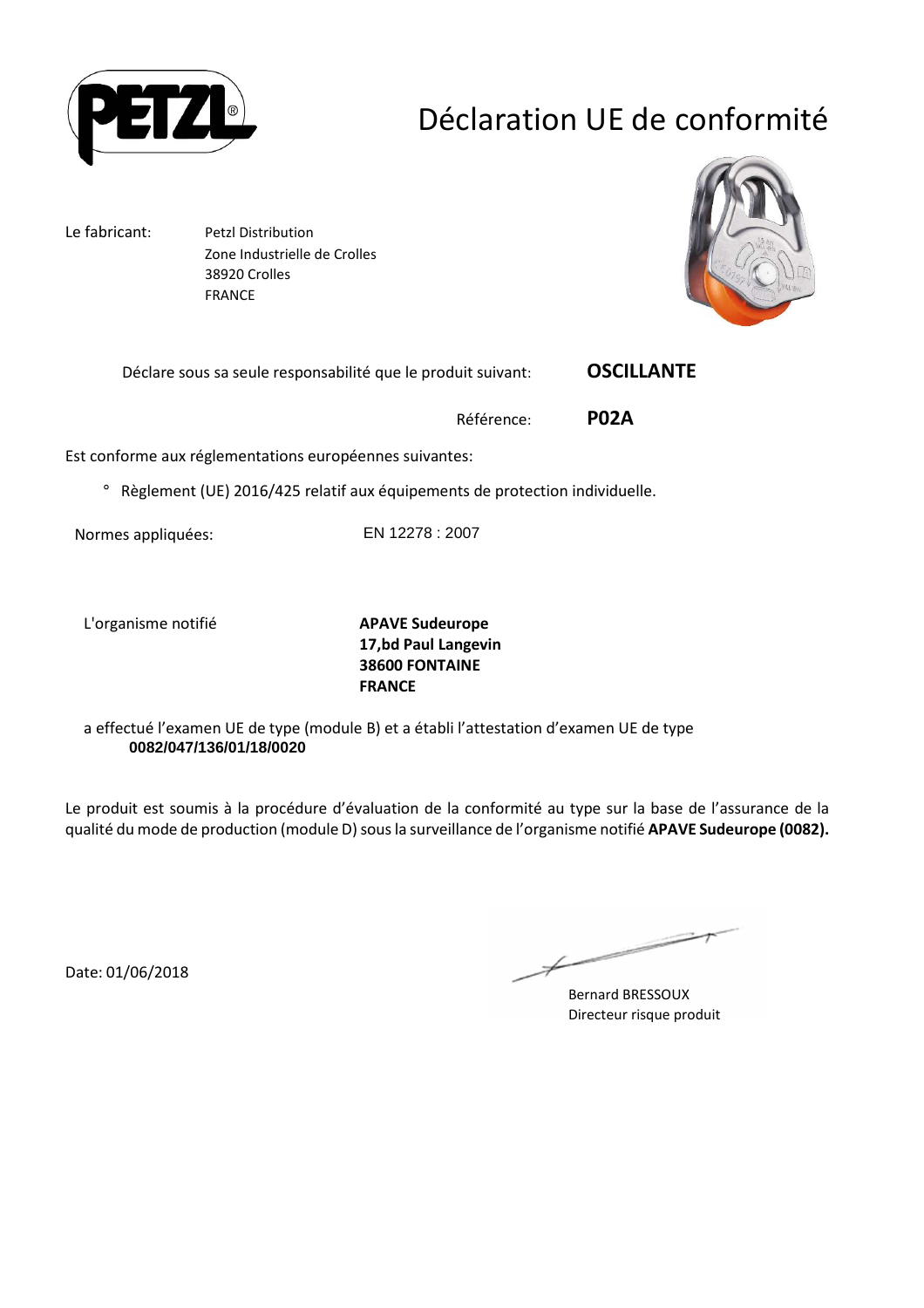

## EU-Konformitätserklärung

Der Hersteller: Petzl Distribution Zone Industrielle de Crolles 38920 Crolles FRANCE



Erklärt in alleiniger Verantwortung, dass folgendes Produkt: **OSCILLANTE** 

Referenz: **P02A**

Folgende europäische Vorschriften erfüllt:

° Verordnung (EU) 2016/425 über persönliche Schutzausrüstungen

Angewandte Normen: EN 12278 : 2007

Die benannte Stelle **APAVE Sudeurope**

**17,bd Paul Langevin 38600 FONTAINE FRANCE**

hat die EU-Baumusterprüfung (Modul B) durchgeführt und die EU-Baumusterprüfbescheinigung ausgestellt **0082/047/136/01/18/0020**

Das Produkt wird dem Bewertungsverfahren hinsichtlich der Konformität mit dem Baumuster auf der Grundlage einer Qualitätssicherung bezogen auf den Produktionsprozess (Modul D) unter Aufsicht der benannten Stelle unterzogen **APAVE Sudeurope (0082).**

 $\overline{\phantom{a}}$  $\not\!\!\!\!/$ 

Bernard BRESSOUX Leiter Produktrisiko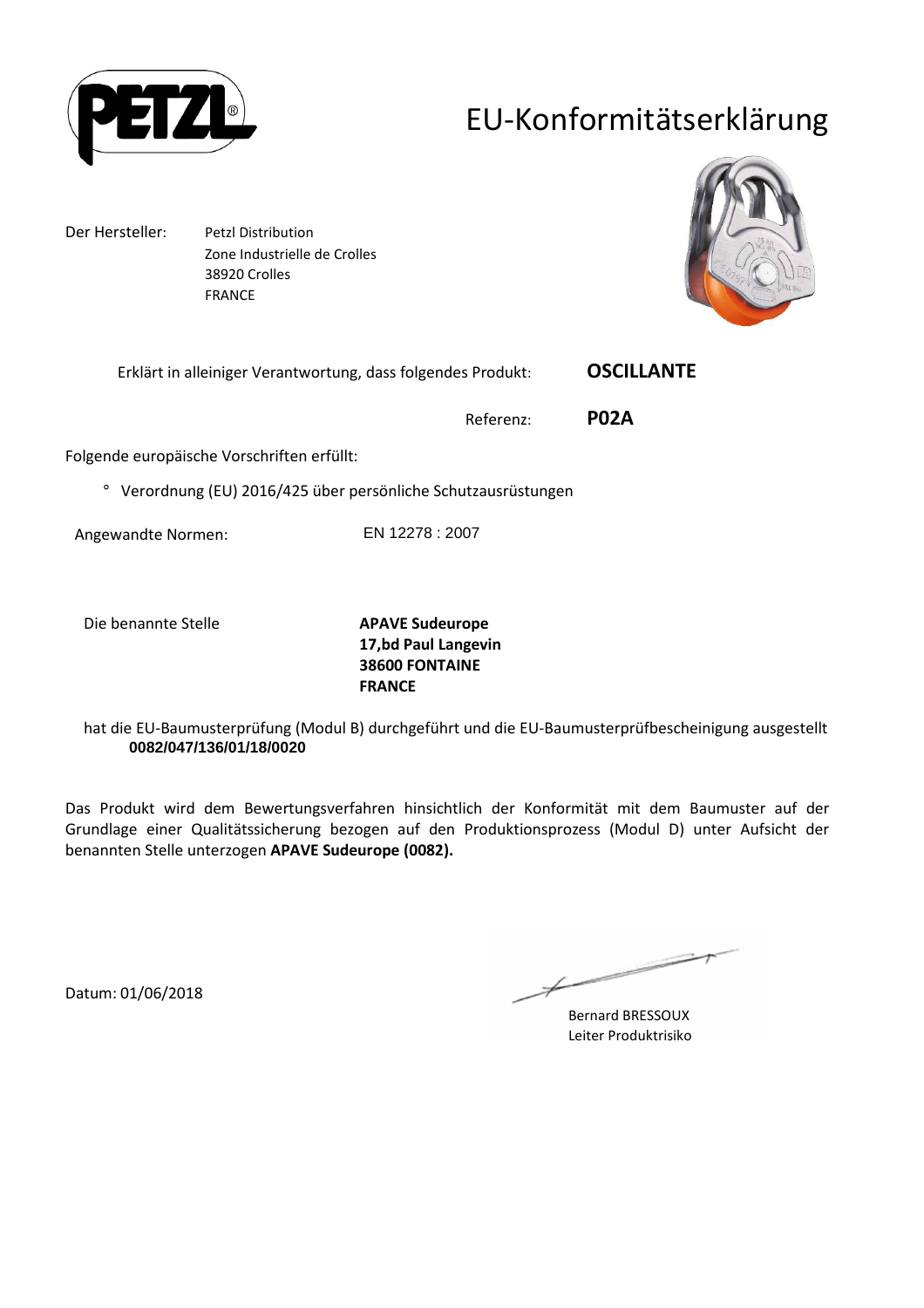

# Dichiarazione di conformità UE

Il fabbricante: Petzl Distribution Zone Industrielle de Crolles 38920 Crolles FRANCE



Dichiara sotto la sua esclusiva responsabilità che il seguente prodotto: **OSCILLANTE** 

Codice: **P02A**

È conforme alle seguenti normative europee:

° Regolamento (UE) 2016/425 sui dispositivi di protezione individuale

Norme applicate: EN 12278 : 2007

L'organismo notificato **APAVE Sudeurope**

**17,bd Paul Langevin 38600 FONTAINE FRANCE**

ha svolto l'esame UE del tipo (modulo B) e ha rilasciato il certificato di esame UE del tipo **0082/047/136/01/18/0020**

Il prodotto è oggetto della procedura di valutazione della conformità al tipo basata sulla garanzia di qualità del processo di produzione (modulo D) sotto la sorveglianza dell'organismo notificato **APAVE Sudeurope (0082).**

Data: 01/06/2018

Bernard BRESSOUX Direttore del rischio di prodotto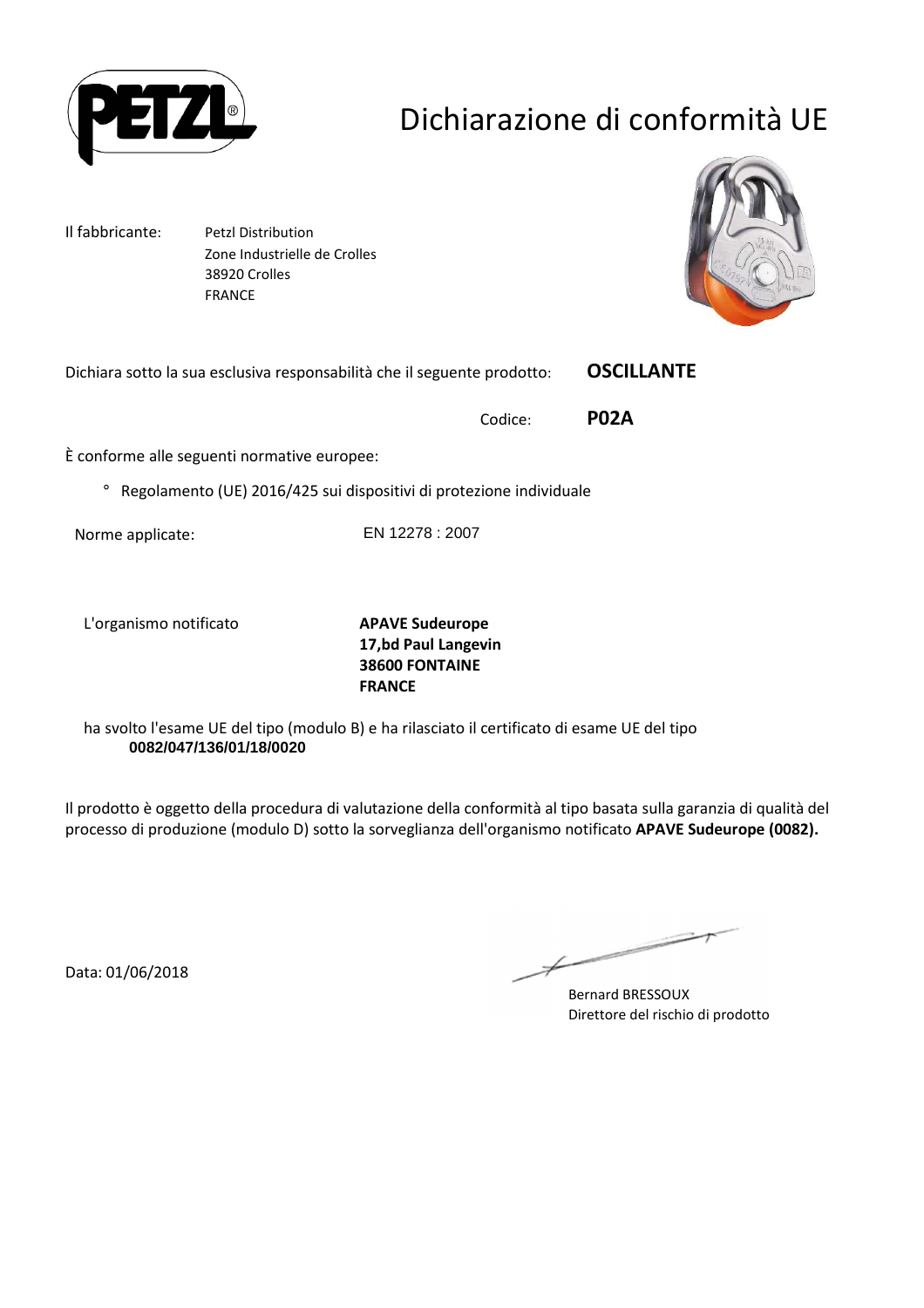

# Declaración de conformidad UE

El fabricante: Petzl Distribution Zone Industrielle de Crolles 38920 Crolles FRANCE



Declara bajo su única responsabilidad que el producto siguiente: **OSCILLANTE** 

Referencia: **P02A**

Es conforme con la siguiente legislación europea:

° Reglamento (UE) 2016/425 relativo a los equipos de protección individual

Normas aplicadas: EN 12278 : 2007

El organismo notificado **APAVE Sudeurope**

**17,bd Paul Langevin 38600 FONTAINE FRANCE**

ha efectuado el examen UE de tipo (módulo B) y ha expedido el certificado de examen UE de tipo **0082/047/136/01/18/0020**

El producto está sometido al procedimiento de evaluación de la conformidad con el tipo basada en el aseguramiento de la calidad del proceso de producción (módulo D) bajo la supervisión del organismo notificado **APAVE Sudeurope (0082).**

Fecha: 01/06/2018

二  $\not\!\!\!/-$ 

Bernard BRESSOUX Director del riesgo del producto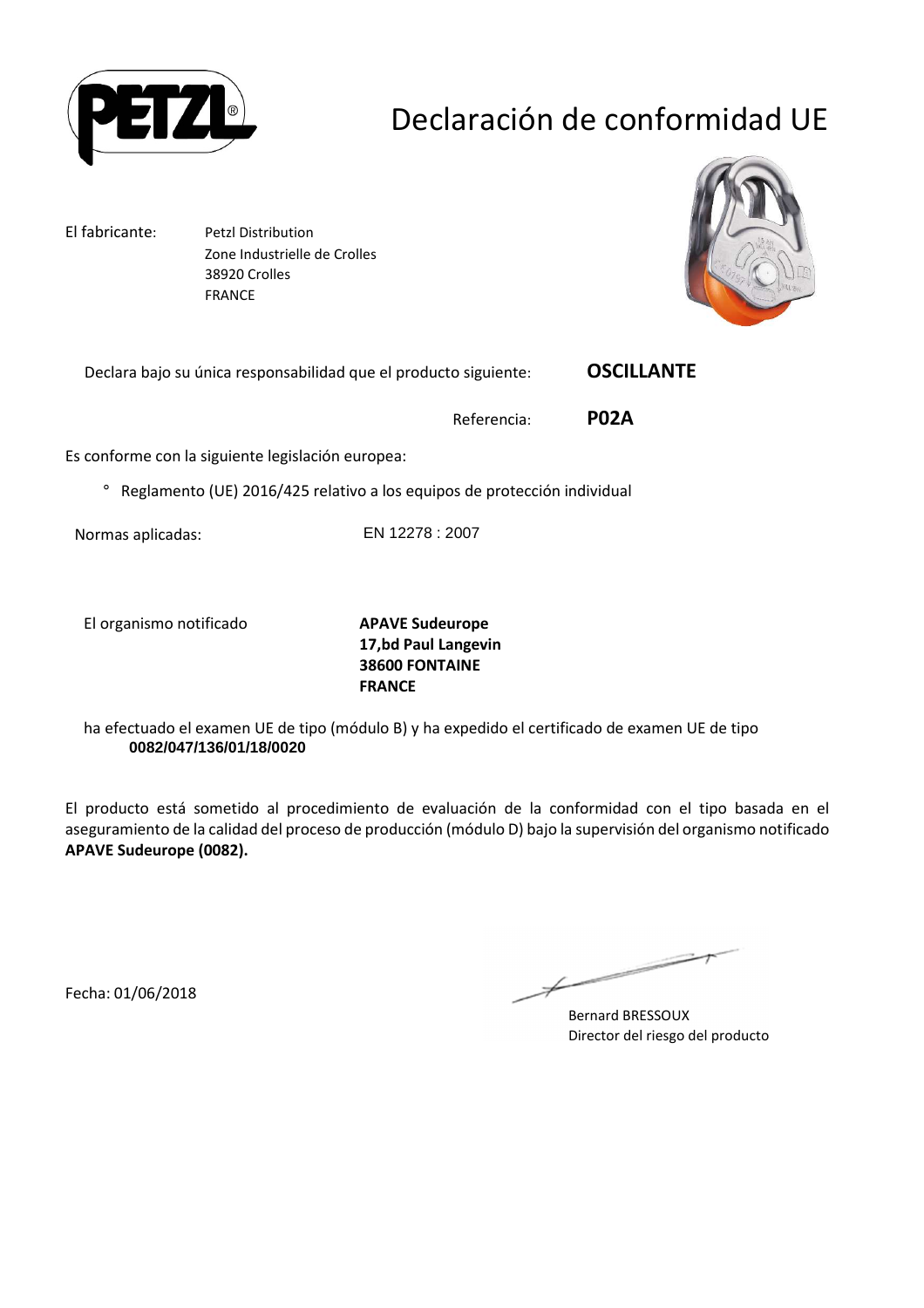

# Declaração UE de conformidade

O Fabricante: Petzl Distribution

 Zone Industrielle de Crolles 38920 Crolles FRANCE



Declara sob sua exclusiva responsabilidade que o seguinte produto: **OSCILLANTE** 

Referência: **P02A**

Está em conformidade com a legislação europeia seguinte:

° Regulamento (UE) 2016/425 relativo aos equipamentos de proteção individual

Normas aplicadas: EN 12278 : 2007

O organismo notificado **APAVE Sudeurope**

**17,bd Paul Langevin 38600 FONTAINE FRANCE**

efectuou o exame UE de tipo (módulo B) e estabeleceu o certificado de exame UE de tipo **0082/047/136/01/18/0020**

O produto é submetido ao procedimento de avaliação da conformidade com o tipo baseada na garantia da qualidade do processo de produção (módulo D) sob a vigilância do organismo notificado **APAVE Sudeurope (0082).**

Data: 01/06/2018

一  $\not\!\!\!-\!\!\!-\!\!\!-$ 

Bernard BRESSOUX Diretor de risco de produto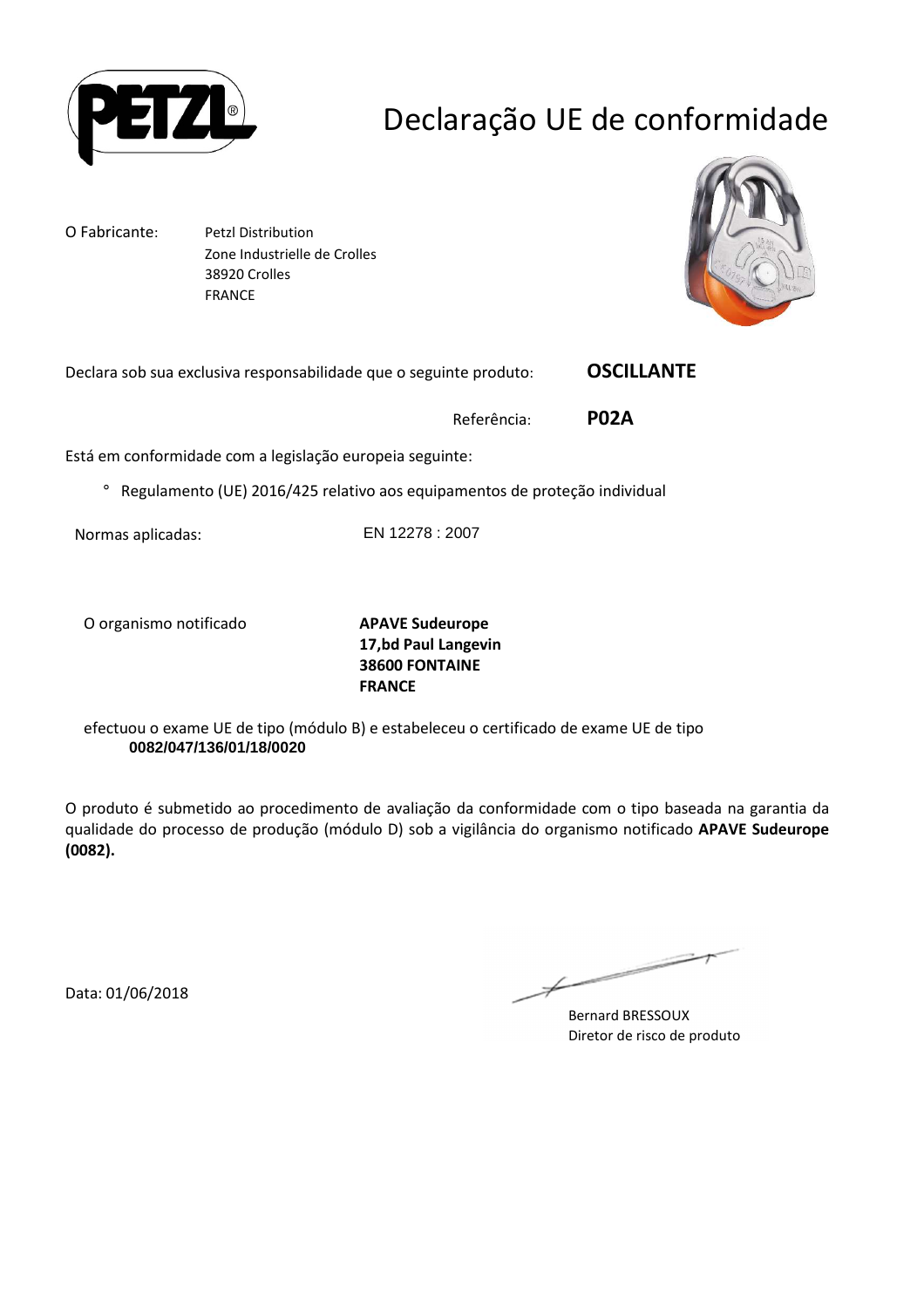

## EU-conformiteitsverklaring

Fabrikant: Petzl Distribution Zone Industrielle de Crolles 38920 Crolles FRANCE



Verklaart op eigen verantwoording dat het volgende product: **OSCILLANTE** 

Referentie: **P02A**

Voldoet aan de volgende Europese bepalingen:

° Verordening (EU) 2016/425 betreffende persoonlijke beschergsmiddelen

Toegepaste normen: EN 12278 : 2007

De aangemelde **APAVE Sudeurope 17,bd Paul Langevin 38600 FONTAINE FRANCE**

instantie heeft het EU-typeonderzoek (module B) verricht en het certificaat van het EU-typeonderzoek afgegeven

**0082/047/136/01/18/0020**

Het product is onderworpen aan de conformiteitsbeoordelingsprocedure aangaande de conformiteit met het type op basis van kwaliteitsborging van het productieproces (module D) onder toezicht van de aangemelde instantie **APAVE Sudeurope (0082).**

 $\overline{\phantom{a}}$ 

Bernard BRESSOUX Directeur van risico produkt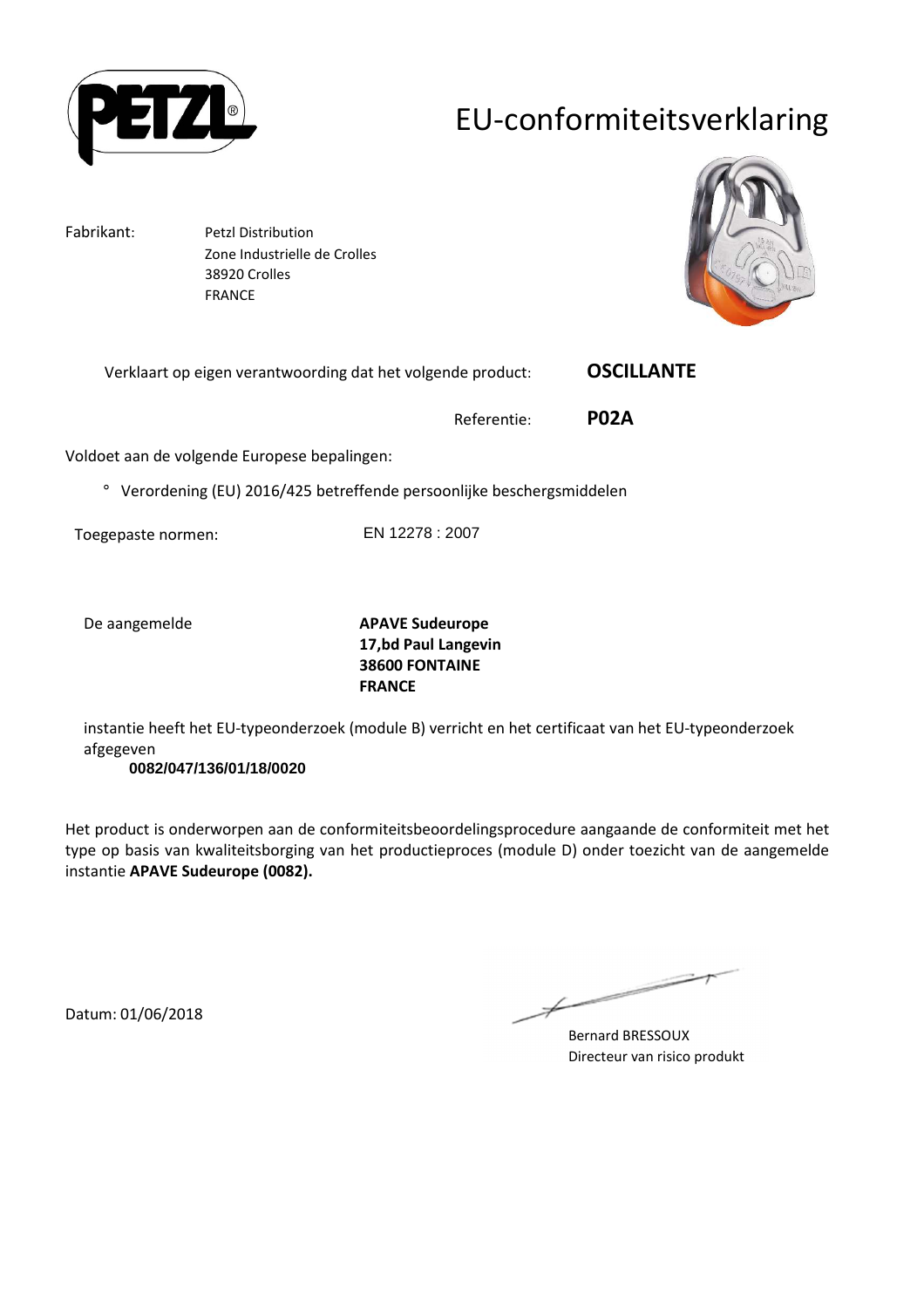

## EU-försäkran om överensstämmelse

Tillverkare: Petzl Distribution Zone Industrielle de Crolles 38920 Crolles FRANCE



| Under eget ansvar, tillkännager att följande produkt: | <b>OSCILLANTE</b> |
|-------------------------------------------------------|-------------------|
|                                                       |                   |

Produkt referens: **P02A**

Motsvarar följande Europeisk lagstiftning:

° Förordning (EU) 2016/425 om personlig skyddsutrustning

Standarder som används: EN 12278 : 2007

Den anmälda organ **APAVE Sudeurope**

**17,bd Paul Langevin 38600 FONTAINE FRANCE**

har utfört EU typprövning (modul B) och utfärdat EU typintyget **0082/047/136/01/18/0020**

Produkten omfattas av förfarande för bedömning av överensstämmelse med typ som grundar sig på kvalitetssäkring av produktionen (modul D) under överinseende av ett anmält organ **APAVE Sudeurope (0082).**

Bernard BRESSOUX Direktör för produktrisk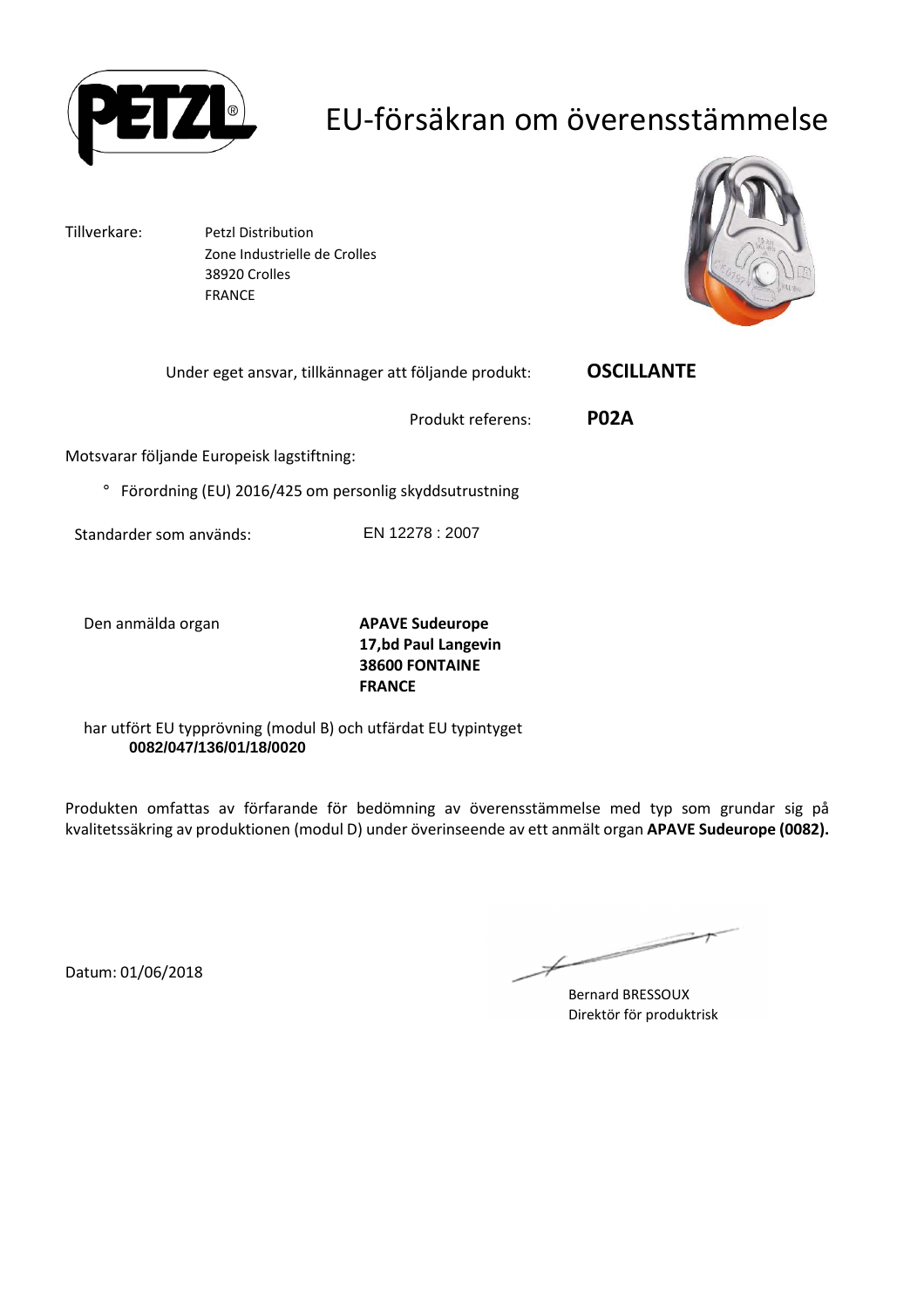

#### EU-vaatimustenmukaisuusvakuutus

Valmistaja: Petzl Distribution Zone Industrielle de Crolles 38920 Crolles FRANCE



| vakuuttaa yksinomaan omalla vastuullaan, että seuraava tuote: |                 | <b>OSCILLANTE</b> |
|---------------------------------------------------------------|-----------------|-------------------|
|                                                               | Tuotekoodi:     | <b>P02A</b>       |
| Täyttää seuraavien direktiivien vaatimukset:                  |                 |                   |
| Asetus (EU) 2016/425 henkilönsuojaimista<br>$\circ$           |                 |                   |
| On seuraavien standardien mukainen:                           | EN 12278 : 2007 |                   |
| امم موميام+نط مساحطتم موالا                                   | ADAVE Cudewang  |                   |

Ilmoitetun laitoksen on **APAVE Sudeurope**

**17,bd Paul Langevin 38600 FONTAINE FRANCE**

suorittava taho on tehnyt EU:n tyyppitarkastuksen (moduuli B) ja on myöntänyt EU:n tyyppitarkastussertifikaatin **0082/047/136/01/18/0020**

Tuotteeseen sovelletaan arviointimenettelyä, joka kohdistuu tyyppiä koskevan vaatimuksenmukaisuuden varmistamiseen ja joka perustuu tuotantoprosessin laadunvarmistukseen (moduuli D) tyyppitarkastuksen suorittavan tahon valvonnan alaisena **APAVE Sudeurope (0082).**

Päivämäärä: 01/06/2018

 $\overline{\phantom{a}}$ 

Bernard BRESSOUX Tuoteriskijohtaja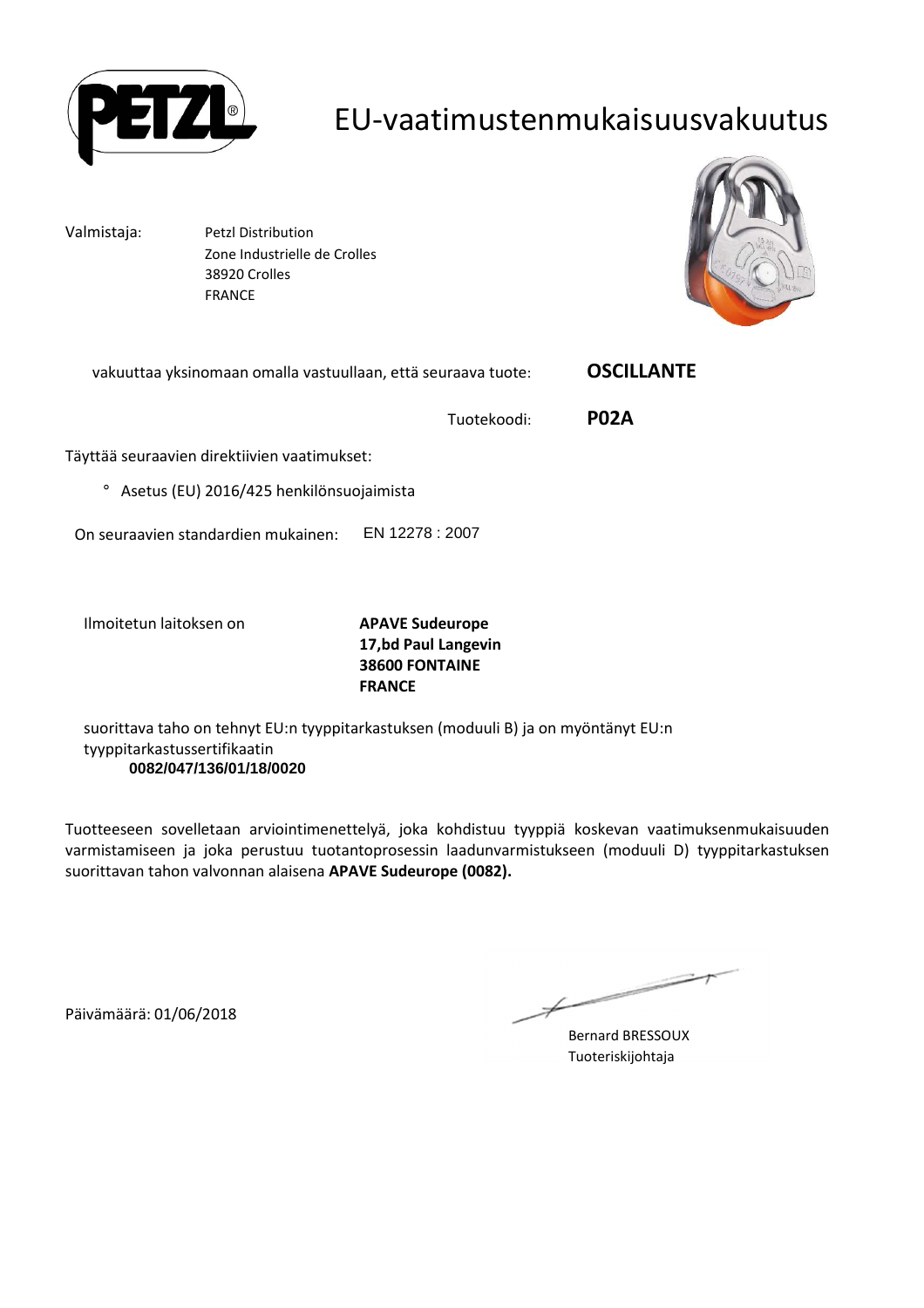

#### EU samsvarserklæring

Produsent: Petzl Distribution Zone Industrielle de Crolles 38920 Crolles FRANCE



Erklærer med fullt ansvar at det følgende produktet: **OSCILLANTE** 

Referanse: **P02A**

Møter følgende europeiske reguleringer:

° EU regulativ 2016/425 for personlig verneutstyr.

Gjeldende standarder: EN 12278 : 2007

Det tekniske kontrollorganet **APAVE Sudeurope**

**17,bd Paul Langevin 38600 FONTAINE FRANCE**

har utført EU typekontroll (modul B) og har etablert EU typekontroll sertifikat **0082/047/136/01/18/0020**

Produktet er underlagt vurderingsprosedyrer for konformitet i forhold til type basert på forsikringer om kvalitet i produksjonsprosessen(modul D), under tilsyn av det tekniske kontrollorganet **APAVE Sudeurope (0082).**

Dato: 01/06/2018

Bernard BRESSOUX Produktrisiko Direktør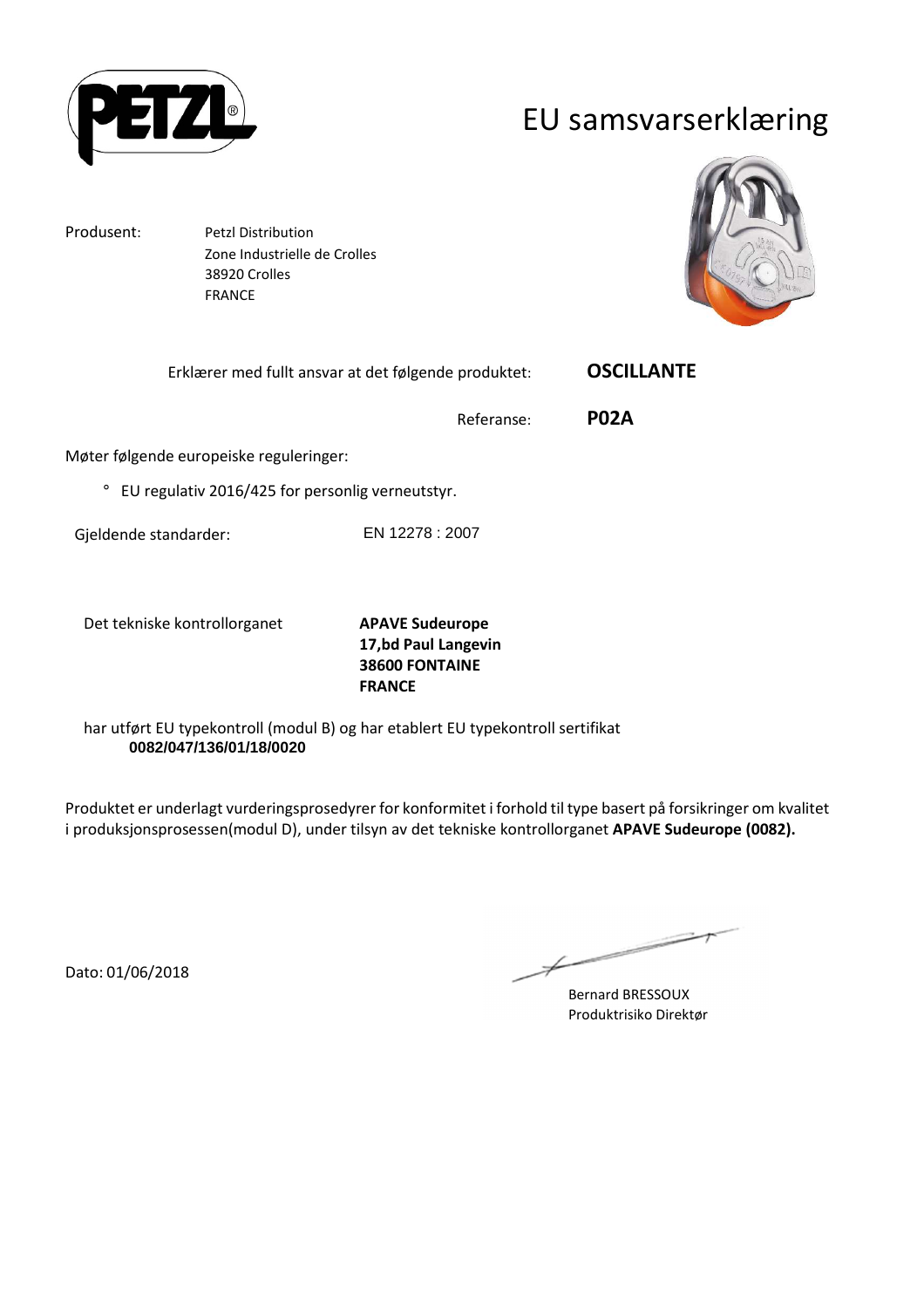

# EU prohlášení o shodě

Výrobce: Petzl Distribution Zone Industrielle de Crolles 38920 Crolles FRANCE



| Prohlašuje, na svoji plnou odpovědnost, že následující produkt: |  | <b>OSCILLANTE</b> |
|-----------------------------------------------------------------|--|-------------------|
|-----------------------------------------------------------------|--|-------------------|

Kódové označení: **P02A**

Splňuje následující Evropské směrnice:

° Tento produkt splňuje Nařízení (EU) 2016/425 o osobních ochranných prostředcích.

Aplikované normy: EN 12278 : 2007

Oznámená instituce **APAVE Sudeurope**

**17,bd Paul Langevin 38600 FONTAINE FRANCE**

provedla přezkoušení typu EU (modul B) a vydala certifikát EU o přezkoušení typu **0082/047/136/01/18/0020**

Výrobek podléhá postupu posuzování shody s typem na základě zajištění jakosti výrobního procesu (modul D), pod dohledem oznámené instituce **APAVE Sudeurope (0082).**

Bernard BRESSOUX Ředitel rizik produktů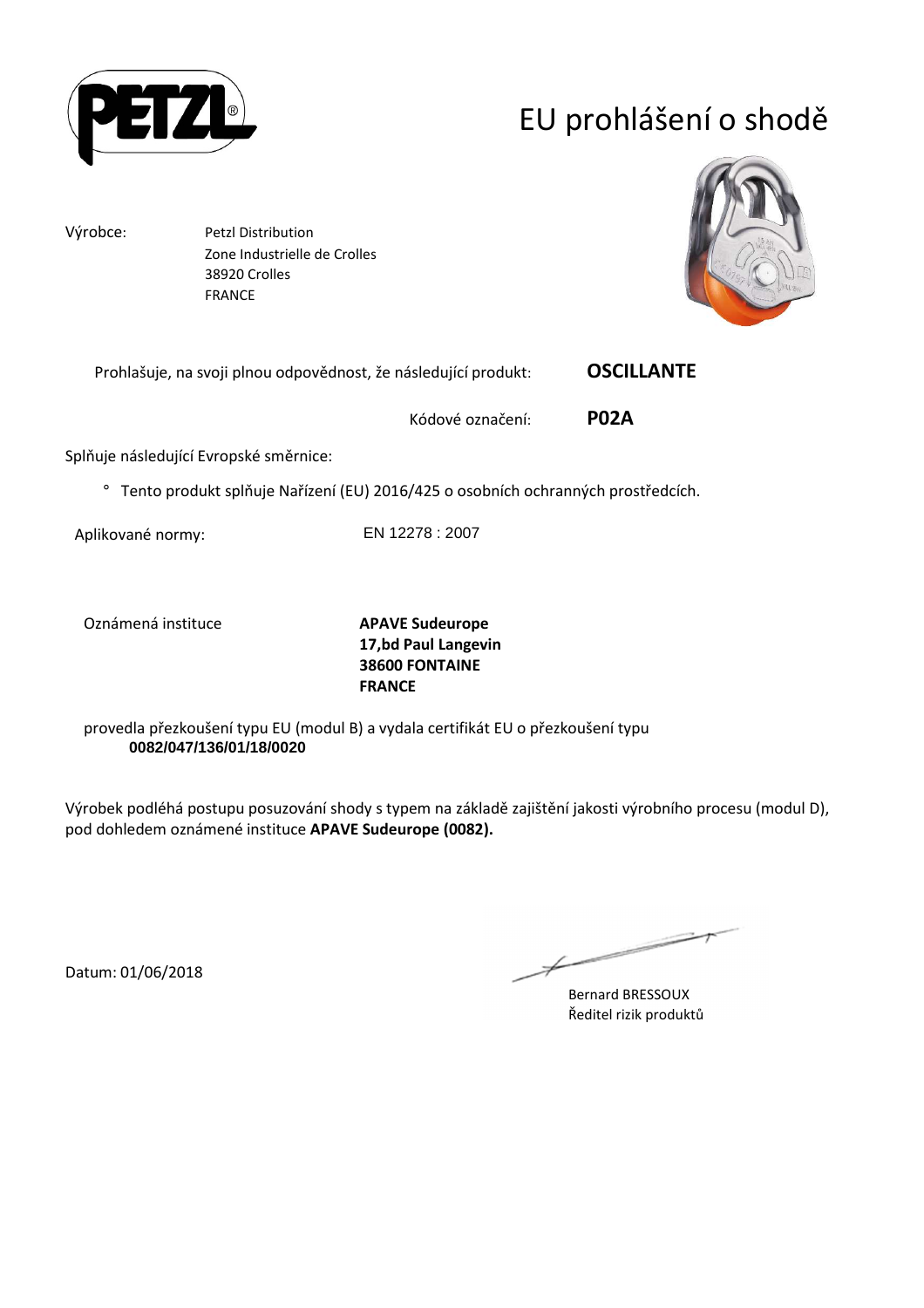

# Deklaracja zgodności UE

Producent: Petzl Distribution Zone Industrielle de Crolles 38920 Crolles FRANCE



Deklaruje na swoją wyłączną odpowiedzialność, że następujący produkt: **OSCILLANTE** 

Kod: **P02A**

Jest zgodny z następującym prawodawstwem europejskim:

° Rozporządzenie (UE) 2016/425 w sprawie środków ochrony indywidualnej.

Zastosowane normy: EN 12278 : 2007

Jednostka notyfikowana **APAVE Sudeurope**

**17,bd Paul Langevin 38600 FONTAINE FRANCE**

przeprowadziła badanie typu UE (moduł B) i wydała certyfikat badania typu UE **0082/047/136/01/18/0020**

Produkt podlega procedurze oceny zgodności z typem w oparciu o zapewnienie jakości procesu produkcji (moduł D) pod nadzorem jednostki notyfikującej **APAVE Sudeurope (0082).**

Data: 01/06/2018

Bernard BRESSOUX Dyrektor ryzyka produktu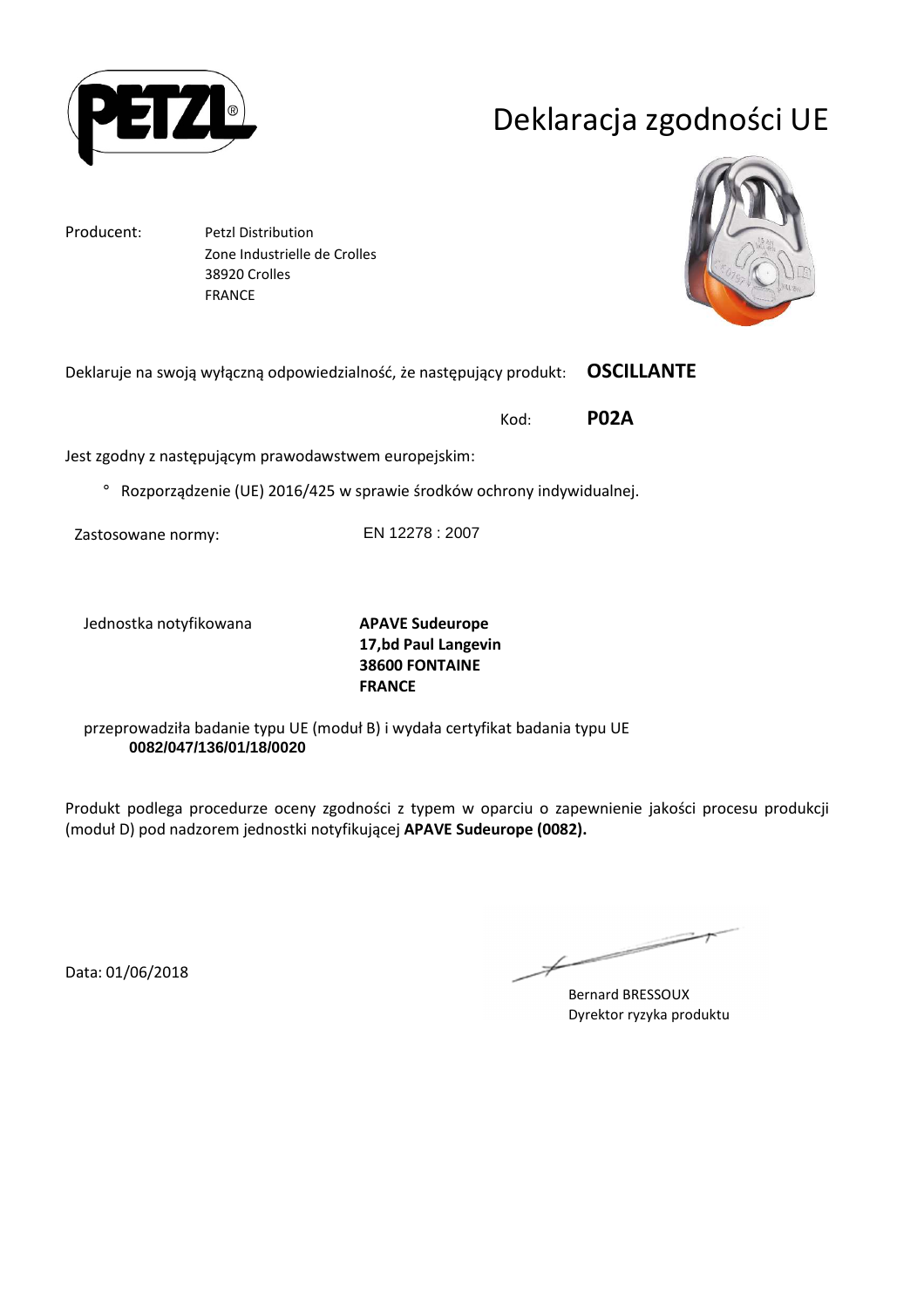

## EU izjava o skladnosti

Proizvajalec: Petzl Distribution

 Zone Industrielle de Crolles 38920 Crolles FRANCE



S polno odgovornostjo izjavlja, da izdelek: **OSCILLANTE** 

Oznaka izdelka: **P02A**

Ustreza naslednjim evropskim predpisom:

° Uredba (EU) 2016/425 o osebni varovalni opremi.

Veljavni standardi: EN 12278 : 2007

Priglašeni organ **APAVE Sudeurope 17,bd Paul Langevin 38600 FONTAINE FRANCE**

je opravil EU-pregled tipa (modul B) in izdal certifikat o EU-pregledu tipa **0082/047/136/01/18/0020**

Izdelek je predmet postopka presoje za skladnost s tipom na podlagi zagotavljanja kakovosti proizvodnega procesa (modul D), pod nadzorom priglašenega organa **APAVE Sudeurope (0082).**

Bernard BRESSOUX Direktor tveganj proizvode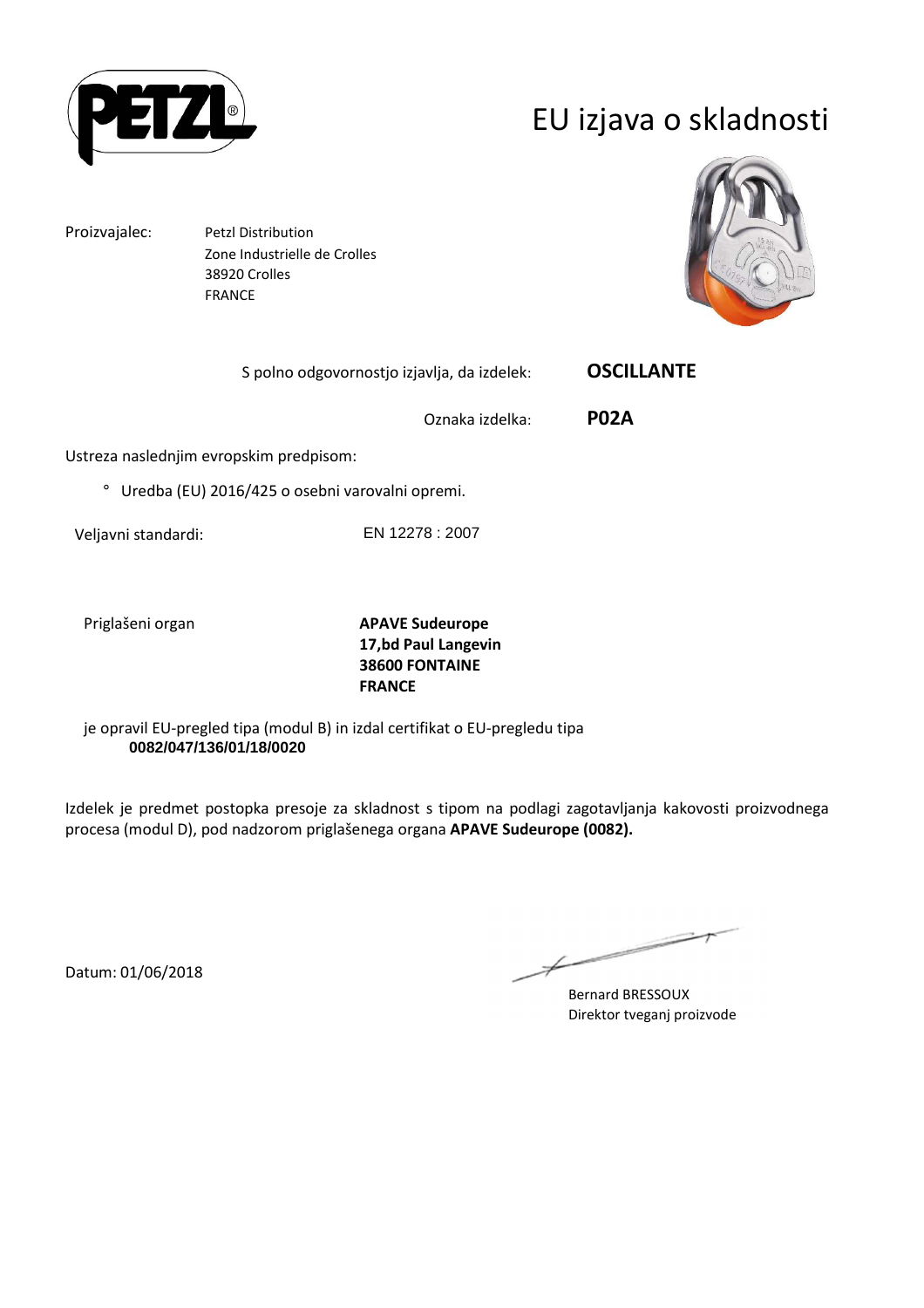

# EU megfelelőségi nyilatkozat

A gyártó: Petzl Distribution Zone Industrielle de Crolles 38920 Crolles FRANCE



| Ezúton nyilatkozik, hogy a következő termék: | <b>OSCILLANTE</b> |
|----------------------------------------------|-------------------|
|----------------------------------------------|-------------------|

Cikkszám: **P02A**

Megfelel a következő európai szabványoknak:

° 2016/425 számú (EU) rendelet az egyéni védőeszközökről.

Alaklamazandó előírások: EN 12278 : 2007

A notifikált szervezet **APAVE Sudeurope**

**17,bd Paul Langevin 38600 FONTAINE FRANCE**

elvégzi az EU-típusvizsgálatot (B. modul) és kiállítja az EU minőségtanúsítványt **0082/047/136/01/18/0020**

A terméket notifikált szervezet ellenőrzése alatt a gyártási folyamat minőségbiztosításán alapuló típusmegfelelőségi vizsgálatnak vetik alá (D. Modul) **APAVE Sudeurope (0082).**

Bernard BRESSOUX Termék kockázati igazgató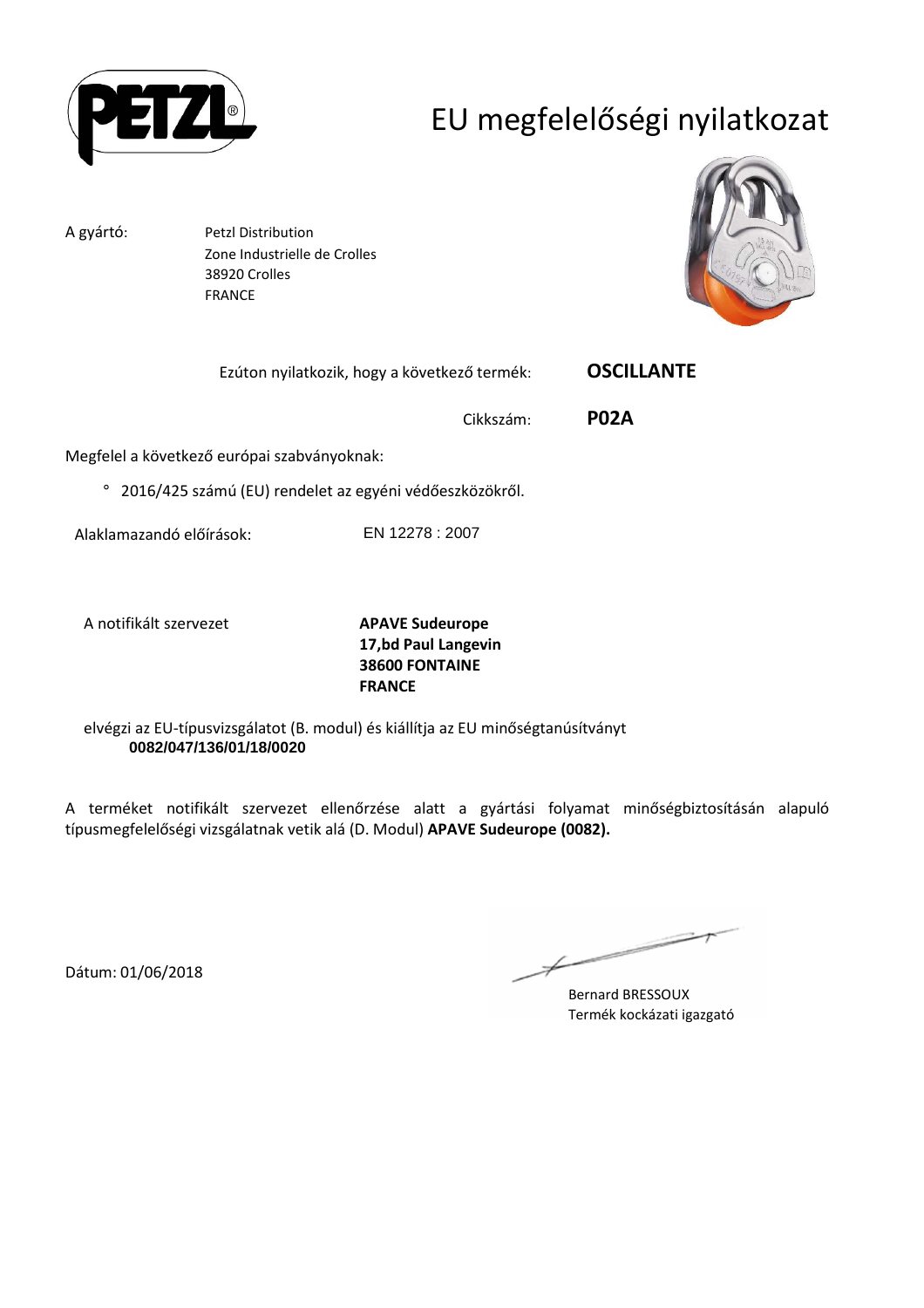

#### Декларация ЕС за съответствие

Производителят: Petzl Distribution Zone Industrielle de Crolles 38920 Crolles FRANCE



Декларира под своя лична отговорност, че продуктът: **OSCILLANTE** 

Референтен номер: **P02A**

Е в съответствие със следните европейски нормативни документи:

° Регламент (ЕС) 2016/425 относно личните предпазни средства.

Приложими стандарти: EN 12278 : 2007

Нотифицираният орган **APAVE Sudeurope**

**17,bd Paul Langevin 38600 FONTAINE FRANCE**

е осъществил изследване ЕС на типа (модул В) и е издал сертификат за изпитание ЕС на типа **0082/047/136/01/18/0020**

Продуктът е преминал процедура за изследване съответствието на типа въз основа на осигуряване на качеството на производството (модул D) под контрола на нотифициран орган **APAVE Sudeurope (0082).**

Дата: 01/06/2018

Bernard BRESSOUX директор на риска за продукти